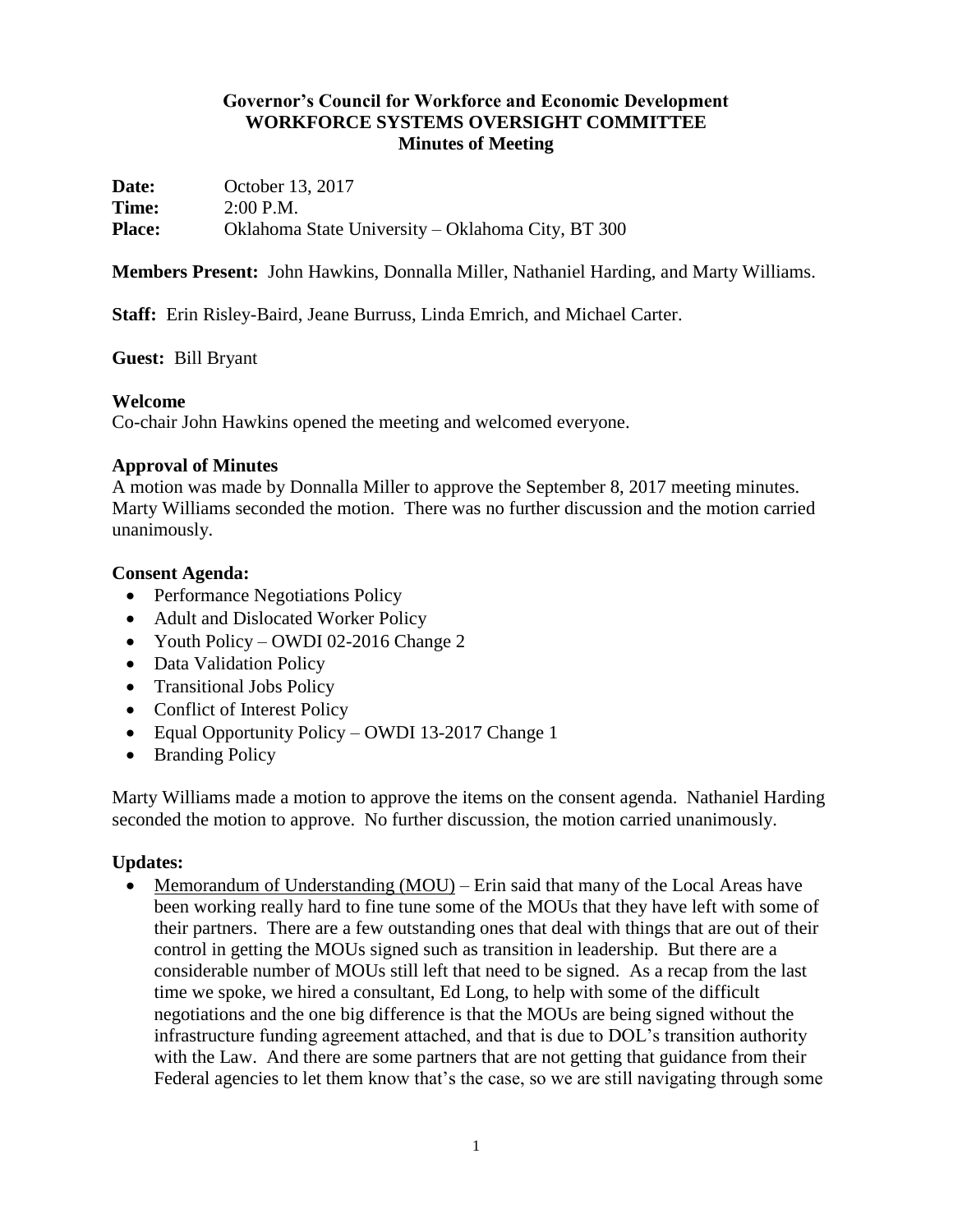of that. The goal is to have those wrapped up really soon. They were due on July 1, 2017, so any of those that were not completed, there is a compliance issue.

- Center Certification All of the areas, with the exception of the new area Western, who have an extension, have completed their center certification processes and are now waiting on approval by the local board. There were a lot of good examples of partnerships from multiple local areas volunteering their time to be that partner to review the centers. DOL recently selected two areas to monitor the one-stop procurement and center certification even though we have the deadline extension. We just received a letter from DOL saying that overall we've done a really good job. They had a few remaining issues but nothing that was particularly problematic but is just for the state to monitor those remaining deadlines of getting things approved by the local boards that haven't been approved.
- Video Conferencing Erin said that the WSOC wanted to explore a more effective way to meet considering where everyone is located across the state. One of the initial options that was being explored was the definition of quorum. Unfortunately, after conversations with Legal Counsel, they didn't recommend that we look at redefining what a quorum is for the purpose of this committee. Even though it doesn't fit with what we want to do to try and get this body together, it was good advice with not redefining a quorum. We still have a few options that we want to explore. It will still require the quorum to be four individuals in person at the meeting in Oklahoma City. It could mean that we have two other people in another location other than Oklahoma City. The size of this committee is small, only seven. Hopefully, next year the WSOC meeting schedule won't be as hectic as we go through implementation.
- One-Stop Operator Procurement DOL did find some inconsistencies within the contracts and that was just the switch from WIA to WIOA, nothing that was problematic, so based on that guidance we're going to start our monitoring looking at all of the other areas that were not selected by DOL to make sure that all of the contracts have the elements now that we've learned what kind of things they were looking for in that initial review.
- Annual Performance Report The official deadline for the report, which was extended to all states, was Monday, October 16. We're in a test year for performance and most of the measures to collect for performance are exit based so the first quarter that we are going to have data is going to be this quarter. There's not much to look at right now. The only number that we are reporting in our annual report this year and our quarterly reports is the measurable skills gain. We did not negotiate a target for the measurable skills gain because we had never collected that before so it is considered a baseline goal. We did not have to do a narrative this year. Erin walked them through the numbers.

#### **Old Business**

None.

### **New Business**

John Hawkins said that under the Open Meetings Act, "New Business" can be discussed if the matter was not known about until less than 24 hours before the regularly scheduled meeting. Just for informational purposes, he asked Erin to talk about the conference call earlier today that discussed the Infrastructure Funding Agreement/State Funding Agreement.

Erin said they had a conference call today to discuss the proposed policy for the Infrastructure Funding Agreement and the State Funding Mechanism. This is something that they've been